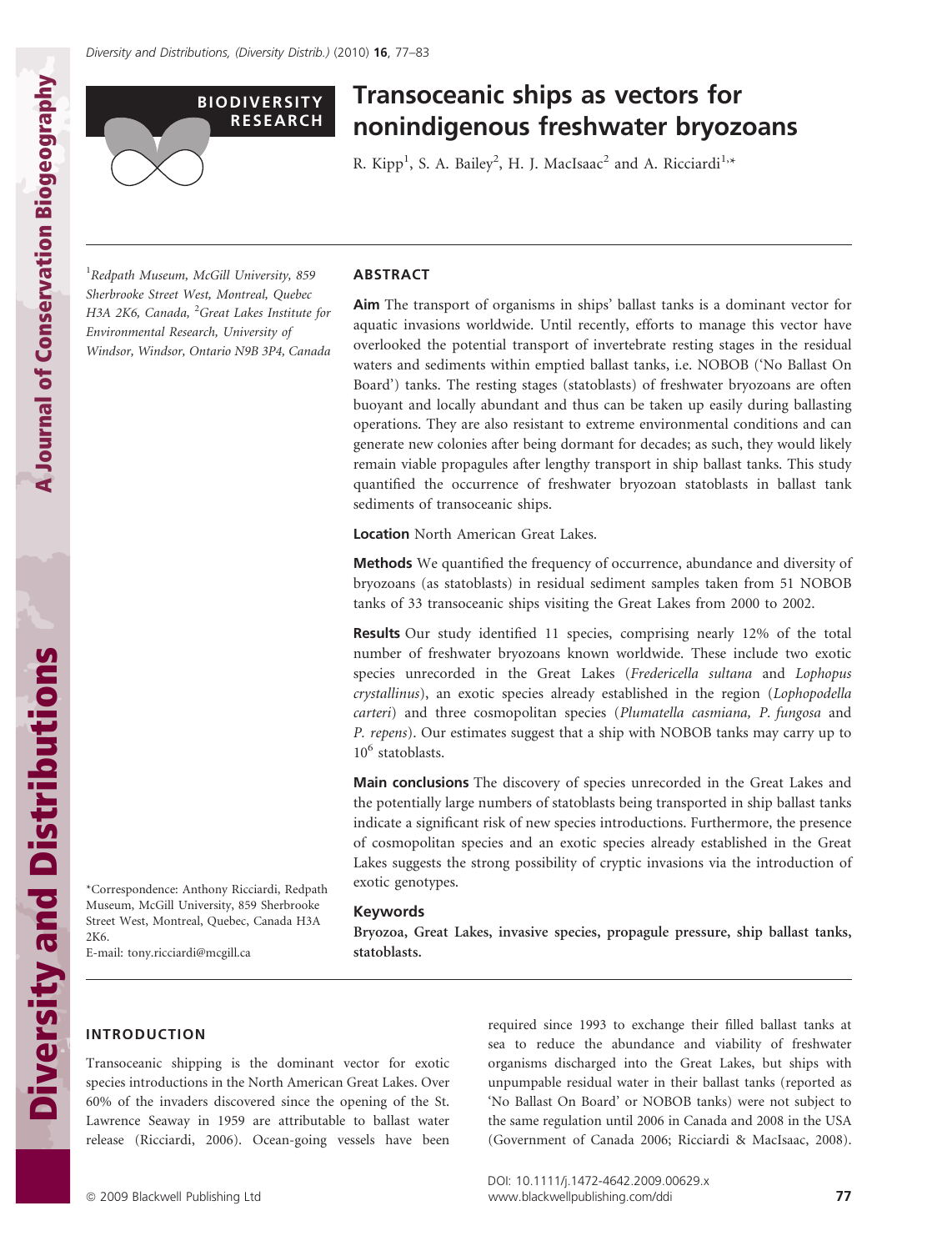Interestingly, exotic species discovered in the Great Lakes since 1993 have primarily been euryhaline invertebrates, many of which possess resting stages (Ricciardi, 2006). Such species can potentially survive ballast water exchange and NOBOB tank conditions because they are tolerant to salinity fluctuations (Reid & Orlova, 2002; Ellis & MacIsaac, 2009), or their resting stages are resistant to extreme environmental conditions (Grigorovich et al., 2003; Bailey et al., 2005a,b).

After unloading cargo, foreign ships with NOBOB tanks may take on ballast water prior to visiting another port within the Great Lakes basin (Colautti et al., 2003). The resulting mixture of fresh ballast water with residual water and tank sediments containing organisms and resting stages may subsequently be released at another port upon arrival, and thus poses a previously unrecognized risk of invasion (Colautti et al., 2003; Duggan et al., 2005; Ricciardi & MacIsaac, 2008). Each year between 1994 and 2000, about half of the transoceanic ships with NOBOB tanks entering the Great Lakes engaged in the uptake and discharge of ballast water at multiple ports within the basin (Colautti et al., 2003). Recent studies have quantified the density and viability of invertebrate resting stages found in the residual sediments of NOBOB tanks, enumerating ubiquitous groups such as copepods, rotifers, cladocerans, dinoflagellates, diatoms, euglenoid flagellates and ciliates to the lowest taxon possible (e.g. Hallegraeff & Bolch, 1991; Kelly, 1993; Bailey et al., 2003, 2005a). Although resting stages of invertebrate taxa are more abundant in residual sediments than active invertebrates are in residual water, the latter group of organisms may experience greater opportunities for discharge than taxa buried in sediments (MacIsaac et al., 2002; Duggan et al., 2005). Furthermore, burial in sediments decreases the hatching success of resting stages, and only a portion of those resting stages delivered are viable (Bailey et al., 2005a). Nevertheless, in a recent study, more than 10% of all active and dormant propagules found in NOBOB ballast sediments comprised taxa that have already invaded the Great Lakes (Duggan et al., 2005). Moreover, resting stages of other common taxonomic groups occur frequently in these tanks, but their species composition has been largely ignored in most studies. For example, Bailey et al. (2005a) noted the presence of resting stages of freshwater bryozoans in over 60% of ships sampled in their study, although they did not attempt to identify them. Therefore, we expect that transoceanic ships with NOBOB tanks carry a much greater abundance and diversity of freshwater invertebrate taxa in tank sediments than heretofore recognized, including those entering the Great Lakes before current ballast water regulations. This expectation prompted us to determine the frequency, abundance and diversity of freshwater bryozoans occurring as resting stages in NOBOB tank sediment samples taken from transoceanic ships entering the Great Lakes prior to 2006.

Freshwater bryozoans are common colonial invertebrates that live attached to submerged substrates in inland waters worldwide (Wood, 2001a; Massard & Geimer, 2008a,b). Several species are major fouling pests of aquaculture facilities and water supply systems (Aprosi, 1988; Dubost et al., 1996; Wood & Marsh, 1999; Wood, 2005a). Their global diversity has been recently estimated at 94 species comprising 24 genera and 10 families, most of which are in the class Phylactolaemata (Massard & Geimer, 2008a,b). Phylactolaemate bryozoans produce asexual resting stages (statoblasts), which are dormant buds comprised of sclerotized valves encapsulating nutrientrich yolk and germinal tissue. There are two general types: floatoblasts, which are typically buoyant; and sessoblasts, which are fixed to substrates. The floatoblasts of some species are actually not buoyant (e.g. those produced by Fredericella spp.), and in other species (e.g. Lophopodella carteri), the floatoblasts achieve buoyancy only after a period of desiccation; but in most species (e.g. most Plumatella spp.), they are buoyant immediately upon release from the parent colony (Bushnell, 1966; Wood & Marsh, 1996; Wood, 2001a).

Statoblasts of phylactolaemate bryozoans exhibit both facultative dormancy (quiescence) and obligate dormancy (diapause). Dormancy and germination may be induced by changes in ambient light, temperature or water chemistry. Statoblasts of various species are also resistant to extreme temperatures, periods of drought, and exposure to organic pollution, heavy metals, toxins, pesticides, herbicides, and even weak hydrochloric acid. Freezing and desiccation may be tolerated by some species for months or even years (Bushnell & Rao, 1974). Statoblasts generally remain viable after being stored for up to 2 years in 1–2% saline solution and will germinate quickly upon return to fresh water (Wood, 2005b). Some freshwater species (e.g. Plumatella repens, P. fungosa, Fredericella sultana and Paludicella articulata) thrive in slightly brackish water (Everitt, 1975; Massard & Geimer, 2008b). Given their properties and hardiness, statoblasts appear to be prime candidates for being taken up and transported as viable propagules in the ballast tanks of transoceanic ships.

## METHODS

We analysed samples from 51 NOBOB tanks in 33 transoceanic ships arriving in the Great Lakes from December 2000 to December 2002, a period prior to the revised ballast regulations that require saltwater flushing of residual ballast in NOBOB tanks. Each ship was boarded to collect residual sediments from NOBOB tanks. Using sterile spatulas, 4 kg of residual sediments were collected from at least five areas of each tank where drainage was minimal (Bailey et al., 2003). From each 4 kg sample, we took four 40 g subsamples (wet weight) and preserved them in 95% ethanol, as per Bailey et al. (2005a). We analysed a total of 177 replicate (40 g) samples of tank sediments, a subset of those taken by Bailey et al. (2005a), comprising an average of 3.5 replicates per tank. Bryozoan statoblasts were separated from sediment via a Ludox® HS 40 protocol in the laboratory (Burgess, 2001). Identifications and counts of statoblasts were primarily made under a dissecting microscope (45×) and subsequently under a compound microscope  $(400\times)$ , when higher magnification was necessary.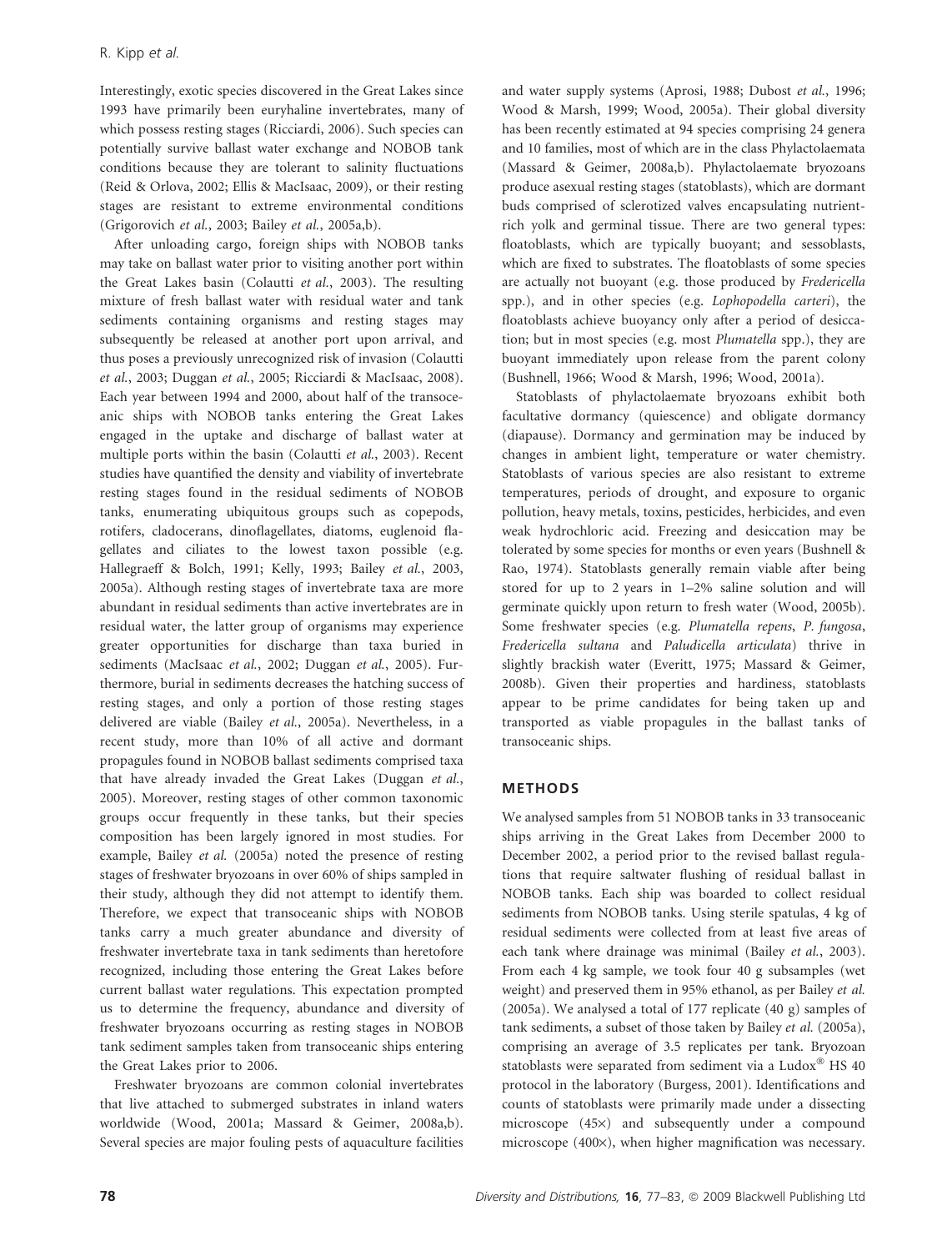Three of the ships were sampled multiple times over the 2 year period. We treated these samples as independent data points, because Bailey et al. (2005a) found that the similarity between such samples was as low as that of samples taken from 1000 randomly paired ships, according to comparisons made using Sorensen's coefficient of similarity (Krebs, 1999). Similarly, Bailey et al. (2005a) also compared the similarity between tanks within a ship arriving at a particular time to that of 1000 randomly paired tanks from different ships; in this case, tanks within a ship were more similar than tanks between ships, and therefore tanks within ships were not treated as independent.

A simple linear regression was performed in R (version 2.6.2) to analyse the relationship between statoblast abundance  $(log_{10}$ -transformed) and statoblast diversity per sampled ship. The regression analysis used pooled data from all 40 g replicates from each tank and all tanks from each ship. Replicate and tank numbers varied across ships; hence, sampling effort varied for different data points.

Hatching experiments were not systematically carried out, but some statoblasts were hatched during the course of experiments examining the viability of resting stages of common taxa collected from tank sediments (see Bailey et al., 2005a for methodology).

### RESULTS AND DISCUSSION

#### Propagule abundance and diversity

We retrieved an average of 2.3  $\pm$  0.4 (95% C.I.) statoblasts per 40 g sample, i.e. a mean density of  $0.06 \pm 0.01$  statoblasts g<sup>-1</sup>. Given that a ship with NOBOB tanks carried 15 (range  $= 0.1-$ 

Table 1 Per cent occurrence and abundance by taxon of 409 bryozoan statoblasts collected from 33 ships visiting the Great Lakes from December 2000 to December 2002. Native species are those that have an evolutionary history in the Great Lakes basin and have been present there since before European colonization, while exotic ones have no such history and have not been present on such a time scale (Ricciardi, 2006). Cryptogenic species are those that are not demonstrably native or introduced, and thus their origins are highly uncertain (Carlton, 1996).

 $(65.0)$  t of residual sediment at the time of our study (Duggan *et al.*, 2005), it could have transported as many as  $10^6$  statoblasts. Ships with NOBOB tanks account for the vast majority of vessels visiting the Great Lakes. On average,  $484 \pm 75$  (SD) ships with NOBOB tanks entered the system each year between 1994 and 2000, of which about half  $[249 \pm 69 \text{ (SD)}]$  took on Great Lakes water and subsequently discharged it at another port within the same basin (Colautti et al., 2003). Collectively, these ships carried  $10^9$  g of tank sediments and thus had the opportunity to discharge up to  $10^8$  statoblasts into the Great Lakes annually. This finding adds substantially to previous estimates of  $10<sup>9</sup>$  active propagules and  $10<sup>8</sup>$  dormant propagules for all invertebrate groups in tank sediments of ships entering the Great Lakes annually (Bailey et al., 2005a; Duggan et al., 2005).

In total, we collected 409 statoblasts belonging to 11 species (Table 1), which comprise nearly 12% of the world's freshwater bryozoan diversity (Massard & Geimer, 2008b). Three families were present, but one (Plumatellidae) accounted for 7 of the 11 identified species. We identified an average of  $3.0 \pm 0.4$  (95% CI) species per tank for which we had four 40 g replicates ( $n = 38$ ). For ships ( $n = 5$ ) with fully replicated samples from two tanks, mean bryozoan species richness for pooled tanks was  $4.6 \pm 1.3$  (95% CI) species.

Species richness increased with statoblast abundance per sampled ship (Fig. 1). Because our sampling effort was not uniform across ships, Fig. 1 is of course confounded by this variable; however, its implication is noteworthy. Our maximum sampling effort for a given ship was a 480 g sample. Given an average of  $10^7$  g of residual sediment per ship (Duggan et al., 2005), and a relationship between diversity and abundance that is not asymptotic over the range sampled

|                                  | Per cent<br>occurrence | Per cent<br>abundance | Recorded in the<br>Great Lakes? | Status of species in<br>the Great Lakes |
|----------------------------------|------------------------|-----------------------|---------------------------------|-----------------------------------------|
| Plumatellidae                    | 100                    | 96.8                  |                                 |                                         |
| Hyalinella punctata*             | 36.4                   | 6.1                   | <b>Yes</b>                      | Native                                  |
| Plumatella casmiana              | 21.2                   | 1.7                   | Yes                             | Cryptogenic                             |
| Plumatella cf. fungosa           | 75.8                   | 35.2                  | Yes                             | Cryptogenic                             |
| Plumatella cf. repens            | 15.2                   | 1.7                   | <b>Yes</b>                      | Cryptogenic                             |
| Plumatella sp.                   | 63.6                   | 14.4                  |                                 |                                         |
| <i>(fungosa-repens group)</i>    |                        |                       |                                 |                                         |
| Plumatella cf. nitens            | 45.5                   | 7.1                   | <b>Yes</b>                      | Native                                  |
| Plumatella emarginata            | 51.5                   | 11.7                  | <b>Yes</b>                      | Native                                  |
| Plumatella reticulata            | 39.4                   | 9.0                   | Yes                             | Native                                  |
| unidentified plumatellids        | 57.6                   | 9.8                   |                                 |                                         |
| Lophopodidae                     | 15.1                   | 2.2                   |                                 |                                         |
| Lophopodella carteri*            | 9.1                    | 0.7                   | <b>Yes</b>                      | Exotic                                  |
| Lophopus crystallinus*           | 6.1                    | 1.5                   | N <sub>o</sub>                  | Exotic                                  |
| Fredericellidae                  | 12.1                   | 1.0                   |                                 |                                         |
| Fredericella indica <sup>*</sup> | 3.0                    | 0.2                   | <b>Yes</b>                      | Native                                  |
| $Fredericella sultana*$          | 9.1                    | 0.7                   | No                              | Exotic                                  |
|                                  |                        |                       |                                 |                                         |

Values in boldface type are total values for each family. \*Species with non-buoyant statoblasts.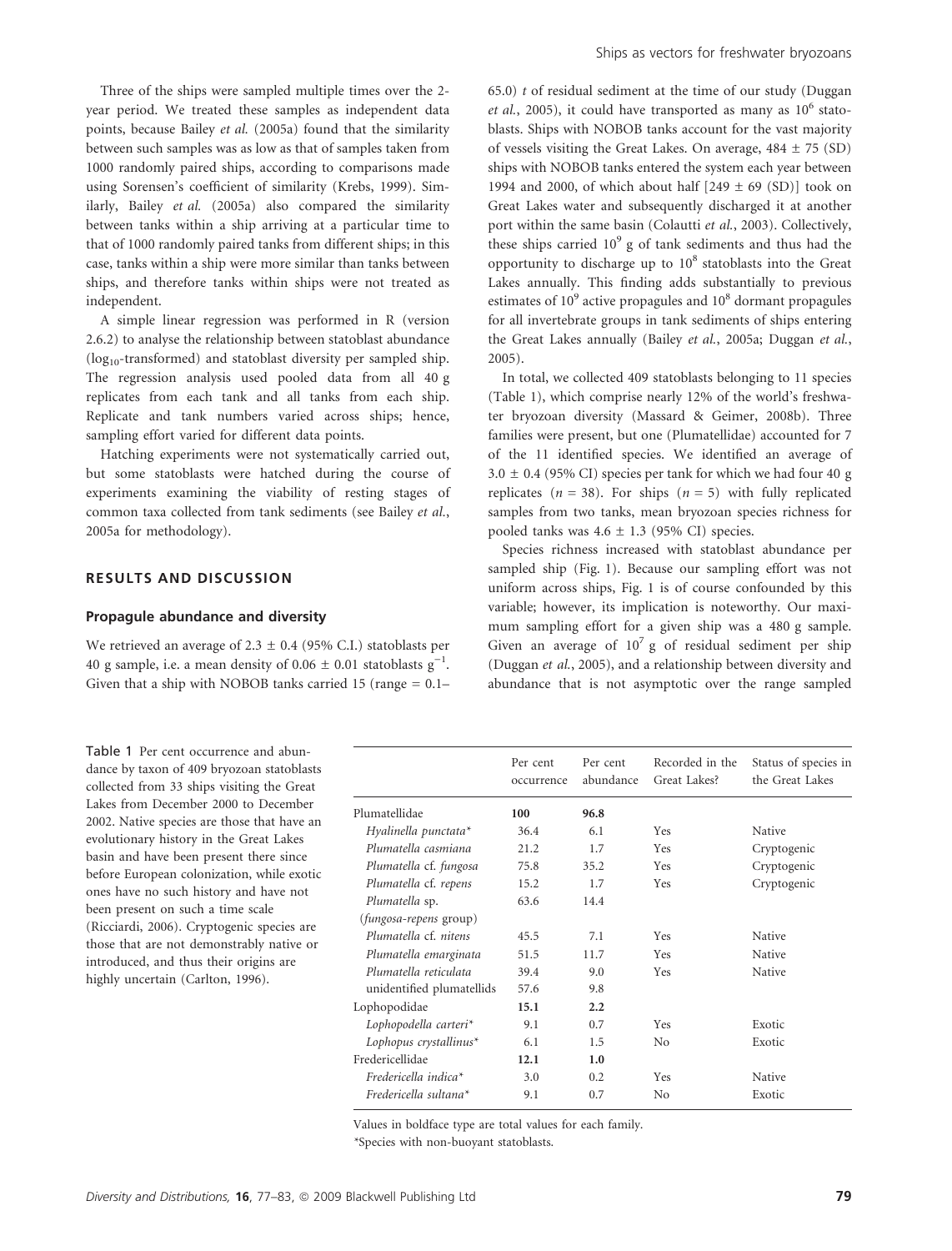

Figure 1 Statoblast diversity as a function of statoblast abundance per ship. Circles are pooled replicates from one tank; triangles are pooled replicates from two tanks; squares are pooled replicates from three tanks. Closed symbols are ships for which all tanks had four 40 g replicates. Open symbols are ships for which at least one tank had fewer than four 40 g replicates. Line fit by leastsquares regression:  $y = 0.45 + 1.36 \log x (R_{adj}^2 = 0.64,$  $P < 0.0001$ ,  $n = 33$ ).

(Fig. 1), these ships likely transported a much greater number of species than we discovered in our surveys. This is astonishing, as our relatively small sampling effort has revealed a substantial fraction of global freshwater bryozoan diversity being transported into the Great Lakes basin.

Our samples may have contained an even greater diversity than we recognized, because we were not able to identify all statoblasts to species with a high level of confidence. Although we are quite confident in the presence of the species that we identified, it is possible that a few statoblasts identified as a particular species could be another, more obscure species. Within the past several years, new plumatellid species have been described that closely resemble P. repens and P. fungosa but cannot be identified easily without scanning electron microscopy, which was not used in our study. Some of our statoblasts had features typical of P. repens and P. fungosa, but others could also belong to P. rugosa, P. similirepens, P. bushnell, P. nodulosa or P. vaihiriae (Wood et al., 1998; Wood & Marsh, 1999; Wood, 2001b). Statoblast identification can be difficult without access to a range of specimens from one colony and when the morphology of the colony and (when relevant) the sessoblasts (a type of statoblast fixed to the substrate) cannot be assessed simultaneously.

### Statoblast viability

Because freshwater bryozoans are sexually active for only a single brief period during the year and larvae usually settle within an hour (Wood, 2001a), statoblasts are far more plausible propagules for transport in ship ballast tanks. Their general hardiness to all manner of extreme environmental conditions (Bushnell & Rao, 1974; Wood, 2005b) should enhance the likelihood of propagules remaining viable and being spread in transoceanic ships. Although no comprehensive experiments were performed on the germination of statoblasts recovered from our samples, a few trials were attempted. Two statoblasts of one species (Plumatella casmiana) and a third statoblast of an unknown Plumatella sp., each from different ships, were successfully hatched in the laboratory (S.A. Bailey, unpublished data).

#### Evidence of benthic disturbance during ballasting

We found dozens of non-buoyant and sessile resting stages in our samples. Five of our 11 species (F. sultana, F. indica, H. punctata, L. carteri and L. crystallinus) have statoblasts that are not buoyant upon release from the parent colony, although statoblasts of L. carteri and L. crystallinus can become buoyant after desiccation (Wood & Marsh, 1996; Wood & Okamura, 2005). In one sample, we identified an intact Plumatella sp. sessoblast. Furthermore, we found the resting stages (gemmules) of a freshwater sponge, Eunapius fragilis, a cosmopolitan species that cements its gemmules in a pavement layer on submerged solid surfaces. We found fragments of gemmule pavements from multiple samples in a single ship. Collectively, the presence of non-buoyant statoblasts, a sessoblast, and gemmule pavements strongly suggest sediment disturbance during ballast uptake in shallow water ports, an activity that could facilitate a broader diversity of benthic species to be taken up by ships.

# Exotic and cryptogenic species transported to the Great Lakes

Most of the identified bryozoans have broad global distributions (Table 2), with some notable exceptions. Plumatella nitens is known to occur only within a narrow north-central range in North America that encompasses the Great Lakes (Wood, 1996). Plumatella fungosa is common in Europe (Wood & Okamura, 2005), where it is a notorious fouling pest (e.g. Pourcher & d'Hondt, 1987; Aprosi, 1988; Thome et al., 1989). It is generally uncommon in North America (Wood, 2001a), although it is locally abundant in the Great Lakes basin (Ricciardi & Reiswig, 1994). Lophopodella carteri is primarily a subtropical species native to southeast Asia but is now found on all continents except South America and Antarctica (Massard & Geimer, 2008b) and is already established in the Great Lakes (Ricciardi & Reiswig, 1994).

We identified two species, Fredericella sultana and Lophopus crystallinus, that have not been recorded in the Great Lakes. Historically, specimens of Fredericella from North American inland waters were considered to be Fredericella sultana but are in fact F. indica Annandale; the former is common in Europe (Wood & Okamura, 2005) but is known only from one location in western North America, whereas F. indica is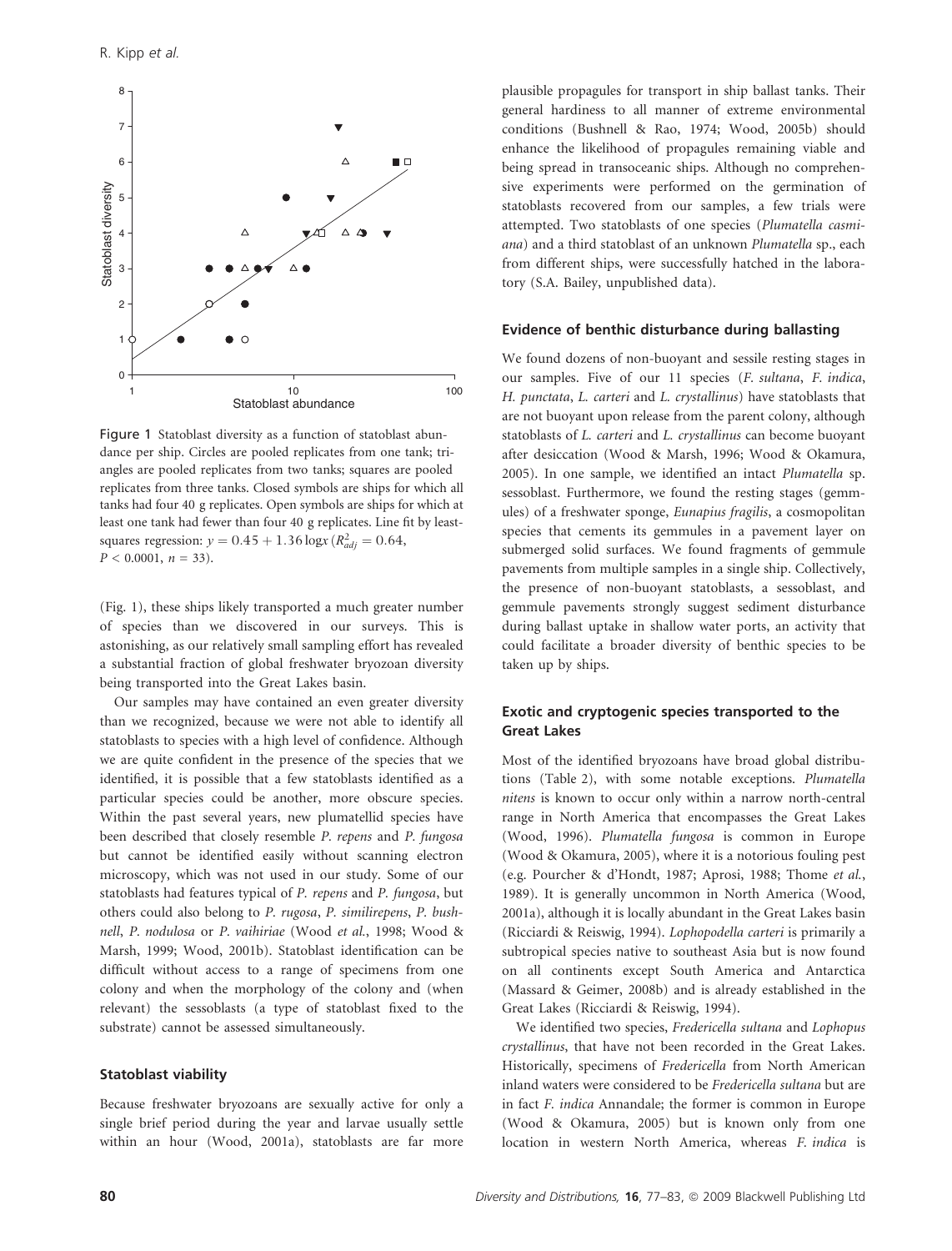Table 2 Known distributions of bryozoan species in this study, including exotic and native ranges. Distributional information from Massard & Geimer (2008a,b), Wood & Okamura (2005), and Wood (2002).

|                       | Current distribution                                                       |  |
|-----------------------|----------------------------------------------------------------------------|--|
| Species               | (exotic and native ranges)                                                 |  |
| Fredericella indica   | Nearctic (common); Palaearctic; Oriental                                   |  |
| Fredericella sultana  | Nearctic (western N. America, rare);<br>Palaearctic; Oriental; Australasia |  |
| Hyalinella punctata   | Nearctic; Neotropical; Palaearctic                                         |  |
| Lophopodella carteri  | All regions except Neotropical and<br>Antarctica                           |  |
| Lophopus crystallinus | Palaearctic                                                                |  |
| Plumatella casmiana   | All regions except Australia and Antarctica                                |  |
| Plumatella emarginata | All regions except Antarctica                                              |  |
| Plumatella fungosa    | Palaearctic; Nearctic (eastern N. America);<br>Australia                   |  |
| Plumatella nitens     | Nearctic (confined to northern US and<br>southern Canada)                  |  |
| Plumatella repens     | All regions except Pacific islands and<br>Antarctica                       |  |
| Plumatella reticulata | Nearctic; Palaearctic (Europe,<br>uncommon); Africotropical (Israel)       |  |

common throughout North America and Europe (Wood, 2001a, 2002). The presence of L. crystallinus is noteworthy because it is considered native to Europe and has not been found in the Great Lakes (Wood, 2001a). It has long been thought to be rare, but recent evidence from Europe suggests otherwise (Hill et al., 2007). Given that colonization could result from a single statoblast, the presence of these exotic species adds to the evidence that the discharge of untreated NOBOB tanks posed a broader invasion risk to the Great Lakes than previously believed (Bailey et al., 2003, 2005a,b; Duggan et al., 2005).

Apart from the discovery of these non-indigenous species, two additional findings point to increased invasion risk. First, the presence of P. nitens, a species native to the Great Lakes and apparently restricted to the American midwest (Wood, 1996, 2001a; Massard & Geimer, 2008b), suggests inter-port dispersal of statoblasts by ship traffic within the Great Lakes basin. Such dispersal could contribute to the invasion success of exotic species in general by increasing the likelihood that such species are introduced to sites having favourable environmental conditions.

Second, there is a strong potential for cryptic (genetic) invasions in the Great Lakes from exotic species already recorded as established (Lophopodella carteri) and from 'cosmopolitan' species such as Plumatella casmiana, P. fungosa, P. repens and Fredericella indica, typically listed as native in the Great Lakes region. These three plumatellid species are best categorized as cryptogenic (i.e. of unknown origin, sensu Carlton, 1996). Plumatella fungosa is among the most common and widespread bryozoans in Europe but has a scattered distribution in eastern North America. Plumatella repens was once considered the most common and widely distributed

phylactolaemate bryozoan in the world, but scanning electron microscopy has revealed surface features on statoblasts that differentiate multiple species including three from North America previously identified as P. repens (Wood, 2001b); P. repens occurs very infrequently in North America but is common throughout Europe (Wood, 2001b; Wood & Okamura, 2005). As we cannot be fully certain of the identity of statoblasts resembling P. repens and P. fungosa, we have designated them as ''Plumatella cf. repens'' and ''Plumatella cf. fungosa''. In cases where statoblasts exhibited morphologies that were not easily assigned to either P. cf. repens or P. cf. fungosa, we identified statoblasts as being within the "fungosarepens group'' (Table 1), which could comprise any of the five aforementioned species that resemble P. fungosa and P. repens.

# Ballast water transport as a vector of bryozoan invasions worldwide

Extrapolated beyond the Great Lakes, our results suggest the ship-mediated dispersal of statoblasts from multiple sources to many disparate locations over long distances (i.e. mass dispersal, sensu Wilson et al., 2009), a process that can enhance the genetic diversity of introduced populations and thus increase the spread of non-indigenous species (Roman, 2006). Yet, freshwater bryozoans are very rarely implicated in transoceanic invasions (but see Wood & Okamura, 1999). They are absent from most exotic species lists for large freshwater systems; for example, only Lophopodella carteri is noted as an invasive bryozoan in the Great Lakes (Ricciardi, 2006), although the three plumatellid species mentioned previously are cryptogenic. We believe this is due largely to (1) the obscurity and unresolved taxonomic problems of many species and (2) the presumption of natural cosmopolitanism of species that are reported from several disjunct locations around the world. Many introductions of such species may have occurred prior to the 20th century, when statoblasts (which can survive prolonged periods of desiccation; Bushnell & Rao, 1974) were likely moved in the soil and cobble that was loaded and discharged as dry ballast by overseas vessels at ports.

While large-scale disjunct distributions of freshwater bryozoans have, by default, been attributed primarily to the flight patterns of waterfowl and to spotty field sampling (Bushnell, 1973; Wood, 2002), our findings reveal the potential importance of transoceanic shipping to their global dispersal. This vector may have already contributed to an incalculable number of cryptic invasions of bryozoans worldwide. However, its role in further introductions to the Great Lakes may have been diminished by recent management changes for vessels with NOBOB tanks (Ricciardi & MacIsaac, 2008). These tanks must now be flushed on the open ocean, prior to entry into the St. Lawrence Seaway. Flushing would serve a number of functions, including the purging of statoblasts at sea, and a possible reduction in viability of retained statoblasts when exposed to open ocean seawater in tanks – although this remains to be tested. We have observed an apparent decline in the quantity of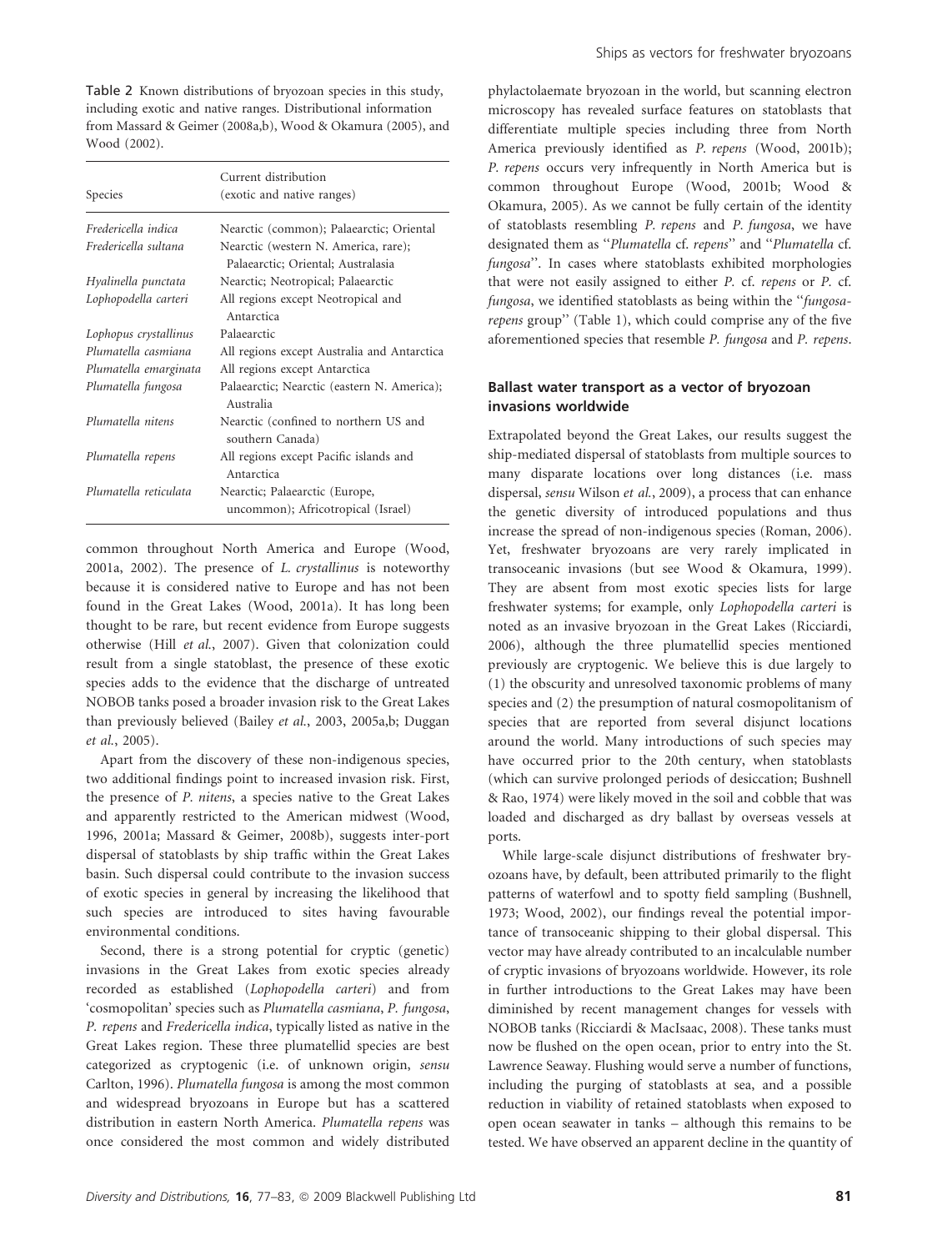residual sediment carried in NOBOB tanks since mandatory flushing commenced in 2006 (S. Bailey, pers. obs.), which should lead to fewer statoblasts being carried into the lakes.

## ACKNOWLEDGEMENTS

We thank the Shipping Federation of Canada for facilitating this study. We are especially grateful to Tim Wood for helping us to identify bryozoan species and to three anonymous reviewers for their helpful comments. Funding was provided by NSERC Discovery Grants and the Canadian Aquatic Invasive Species Network to HJM and AR.

# **REFERENCES**

- Aprosi, G. (1988) Bryozoans in the cooling water circuits of a power plant. Verhandlungen der Internationalen Vereinigung für Theoretische und Angewandte Limnologie, 23, 1542-1547.
- Bailey, S.A., Duggan, I.C., van Overdijk, C.D.A., Jenkins, P.T. & MacIsaac, H.J. (2003) Viability of invertebrate diapausing eggs collected from residual ballast sediment. Limnology and Oceanography, 48, 1701–1710.
- Bailey, S.A., Duggan, I.C., Jenkins, P.T. & MacIsaac, H.J. (2005a) Invertebrate resting stages in residual ballast sediment of transoceanic ships. Canadian Journal of Fisheries and Aquatic Sciences, 62, 1090–1103.
- Bailey, S.A., Nandakumar, K., Duggan, I.C., van Overdijk, C.D.A., Johengen, T.H., Reid, D.F. & MacIsaac, H.J. (2005b) In situ hatching of invertebrate diapausing eggs from ships' ballast sediment. Diversity and Distributions, 11, 453–460.
- Burgess, R. (2001) An improved protocol for separating meiofauna from sediments using colloidal silica sols. Marine Ecology Progress Series, 214, 161–165.
- Bushnell, J.H. (1966) Environmental relations of Michigan Ectoprocta, and dynamics of natural populations of Plumatella repens. Ecological Monographs, 36, 95–123.
- Bushnell, J.H. (1973) The freshwater Ectoprocta: a zoogeographical discussion. Living and fossil Bryozoa: recent advances in research (ed. by G.P. Larwood and M.B. Abbott), pp. 503–521. Academic Press, London.
- Bushnell, J.H. & Rao, K.S. (1974) Dormant or quiescent stages and structures among the Ectoprocta: physical and chemical factors affecting viability and germination of statoblasts. Transactions of the American Microscopical Society, 93, 524– 543.
- Carlton, J.T. (1996) Biological invasions and cryptogenic species. Ecology, 77, 1653–1655.
- Colautti, R.I., Niimi, A.J., van Overdijk, C.D.A., Mills, E.L., Holeck, K. & MacIsaac, H.J. (2003) Spatial and temporal analysis of transoceanic shipping vectors to the Great Lakes. Invasive species: vectors and management strategies (ed. by G. Ruiz and J.T. Carlton), pp. 227–246, Island Press, Washington.
- Dubost, N., Masson, G. & Moreteau, J.C. (1996) Temperate freshwater fouling on floating net cages: method of evaluation, model and composition. Aquaculture, 143, 303– 318.
- Duggan, I.C., van Overdijk, C.D.A., Bailey, S.A., Jenkins, P.T., Limén, H. & MacIsaac, H.J. (2005) Invertebrates associated with residual ballast water and sediments of cargo-carrying ships entering the Great Lakes. Canadian Journal of Fisheries and Aquatic Sciences, 62, 2463–2474.
- Ellis, S. & MacIsaac, H.J. (2009) Salinity tolerance of Great Lakes invaders. Freshwater Biology, 54, 77–89.
- Everitt, B. (1975) Freshwater Ectoprocta: distribution and ecology of five species in southeastern Louisiana. Transactions of the American Microscopical Society, 94, 130–134.
- Government of Canada. (2006) Ballast water control and management regulations. Canada Gazette, 140, No. 13, pp. 705–723.
- Grigorovich, I.A., Colautti, R.I., Mills, E.L., Holeck, K., Ballert, A.G. & MacIsaac, H.J. (2003) Ballast-mediated animal introductions in the Laurentian Great Lakes: retrospective and prospective analyses. Canadian Journal of Fisheries and Aquatic Sciences, 60, 740–756.
- Hallegraeff, G.M. & Bolch, G.C. (1991) Transport of toxic dinoflagellate cysts via ships' ballast water. Marine Pollution Bulletin, 22, 27–30.
- Hill, S.L.L., Sayer, C.D., Hammond, P.M., Rimmer, V.K., Davidson, T.A., Hoare, D.J., Burgess, A. & Okamura, B. (2007) Are rare species rare or just overlooked? Assessing the distribution of the freshwater bryozoan, Lophopus crystallinus. Biological Conservation, 135, 223–234.
- Kelly, J.M. (1993) Ballast water and sediments as mechanisms for unwanted species introductions into Washington state. Journal of Shellfish Research, 12, 405–410.
- Krebs, C.J. (1999) Ecological methodology. 2nd edn, Addison-Wesley, Menlo Park, California.
- MacIsaac, H.J., Robbins, T.C. & Lewis, M.A. (2002) Modeling ships' ballast water as invasion threats to the Great Lakes. Canadian Journal of Fisheries and Aquatic Sciences, 59, 1245– 1256.
- Massard, J.A. & Geimer, G. (2008a) Global diversity of bryozoans (Bryozoa or Ectoprocta) in freshwater. Hydrobiologia, 595, 93–99.
- Massard, J.A. & Geimer, G. (2008b) Global diversity of bryozoans (Bryozoa or Ectoprocta) infreshwater: an update. Bulletin de la Société des naturalistes luxembourgeois, 109, 139-148.
- Pourcher, A.-M. & d'Hondt, J.-L. (1987) Étude ultrastructurale du sessoblaste et du flottoblaste chez Plumatella fungosa (Pallas, 1768) (Bryozoaires, Phylactolaemates). Annales des Sciences Naturelles, Zoologie, 13e Série, 8, 209–216.
- Reid, D.F. & Orlova, M.I. (2002) Geological and evolutionary underpinnings for the success of Ponto-Caspian species invasions in the Baltic Sea and North American Great Lakes. Canadian Journal of Fisheries and Aquatic Sciences, 59, 1144– 1158.
- Ricciardi, A. (2006) Patterns of invasion in the Laurentian Great Lakes in relation to changes in vector activity. Diversity and Distributions, 12, 425–433.
- Ricciardi, A. & MacIsaac, H.J. (2008) Evaluating the effectiveness of ballast water exchange policy in the Great Lakes. Ecological Applications, 18, 1321–1323.